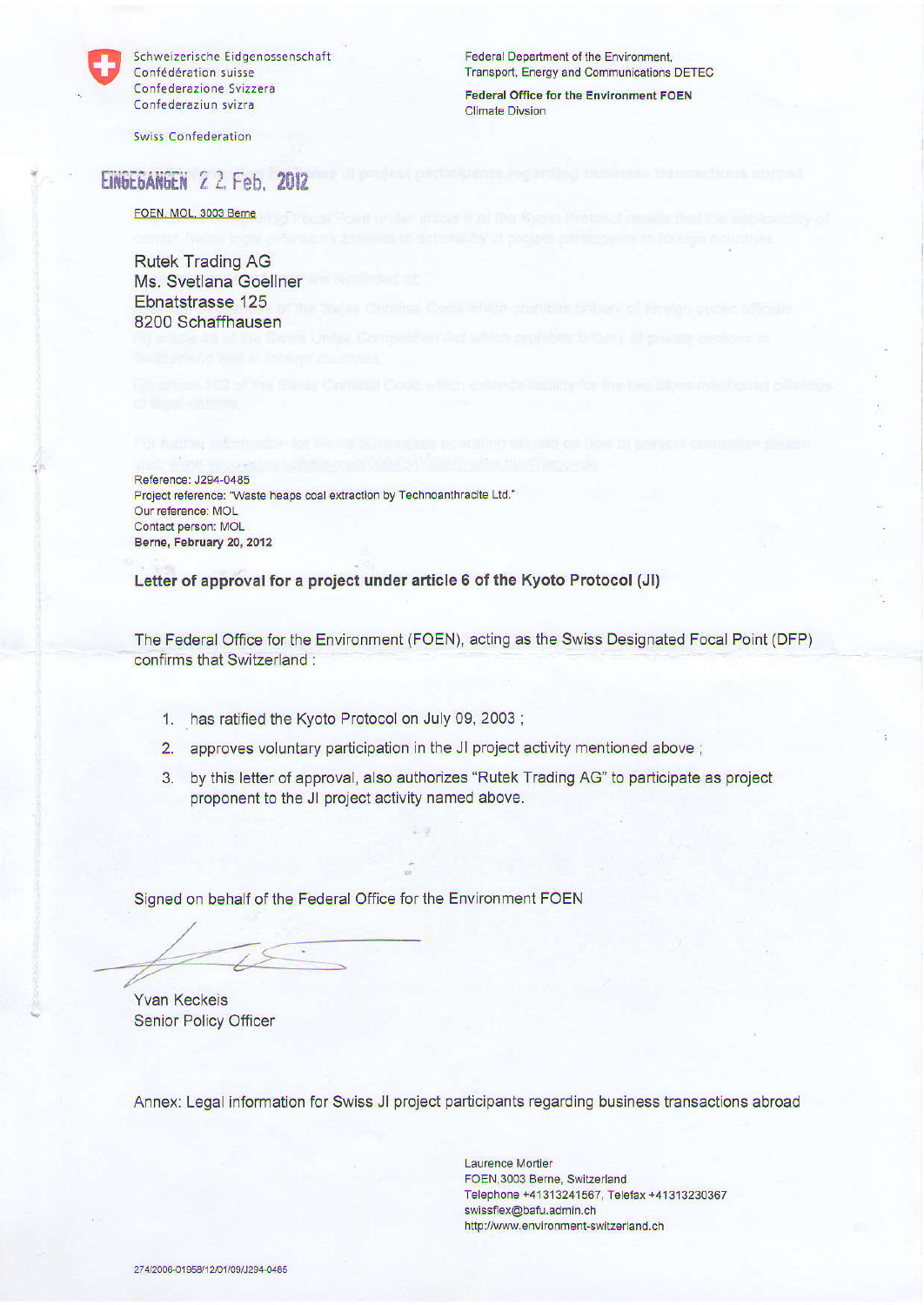#### Annex:

## Legal information for Swiss JI project participants regarding business transactions abroad

The Swiss Designated Focal Point under article 6 of the Kyoto Protocol recalls that the applicability of certain Swiss legal provisions extends to actions by JI project participants in foreign countries.

In particular, participants are reminded of:

(i) article 322 septies of the Swiss Criminal Code which prohibits bribery of foreign public officials;

(ii) article 4a of the Swiss Unfair Competition Act which prohibits bribery of private persons in Switzerland and in foreign countries;

(iii) article 102 of the Swiss Criminal Code which extends liability for the two afore-mentioned offences to legal entities.

For further information for Swiss businesses operating abroad on how to prevent corruption please visit: www.seco.admin.ch/themen/00645/00657/index.html?lang=de

最もの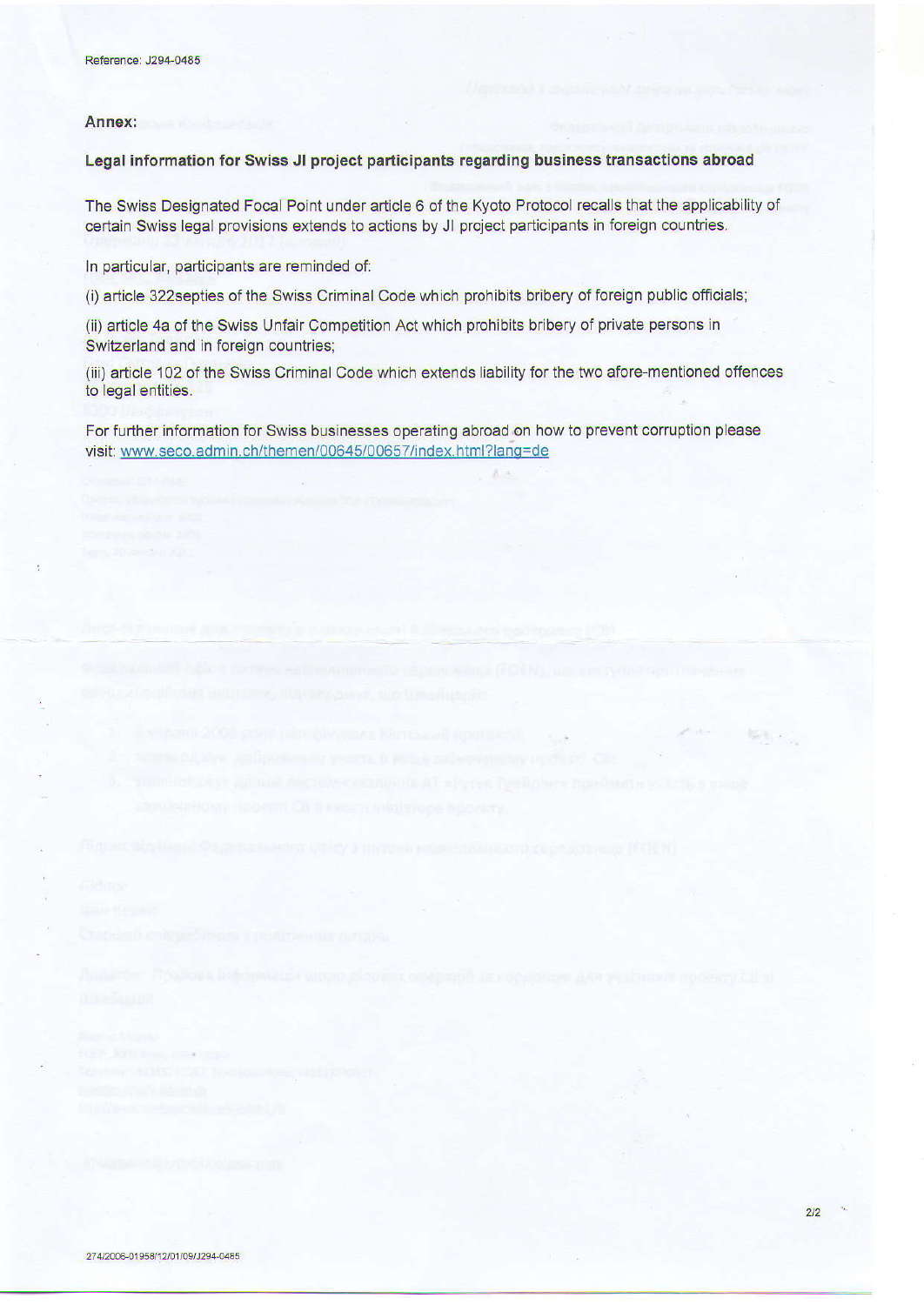## Переклад з англійської мови на українську мову

Швейцарська Конфедерація

Федеральний Департамент навколишнього середовища, транспорту, енергетики та комунікацій DETEC

Федеральний офіс з питань навколишнього середовища FOEN Підрозділ з питань клімату

Одержано 22 лютого 2012 (штамп)

FOEN, MOL, 3003 Берн

АТ Рутек Трейдінг Пані Світлана Гьольнер Ебнатштрассе 125 8200 Шаффхаузен

Стосовно: J294-0485 Проект: «Видобуток вугілля з породних відвалів ТОВ «Техноантрацит» Наше посилання: MOL Контактна особа: MOL Берн, 20 лютого 2012

## Лист-схвалення для проекту в рамках статті 6 Кіотського протоколу (СВ)

Федеральний офіс з питань навколишнього середовища (FOEN), що виступає призначеним координаційним центром, підтверджує, що Швейцарія:

- 1. 9 червня 2003 року ратифікувала Кіотський протокол;
- 2. підтверджує добровільну участь в вище зазначеному проекті СВ;
- 3. уповноважує даним листом-схвалення АТ «Рутек Трейдінг» приймати участь в вище зазначеному проекті СВ в якості ініціатора проекту.

Підпис від імені Федерального офісу з питань навколишнього середовища (FOEN)

#### $T$ *idnuc*

Іван Кекеіс

Старший співробітник з політичних питань

Додаток: Правова інформація щодо ділових операцій за кордоном для учасників проекту СВ зі Швейцарії

Лоренс Мортір FOEN, 3003 Берн, Швейцарія Телефон: +41313241567, Телефон /Факс: +41313230367 swissflex@bafu.admin.ch http://www.environment-switzerland.ch

274/2006-01958/12/01/09/J294-0485

 $\mathcal{Z}$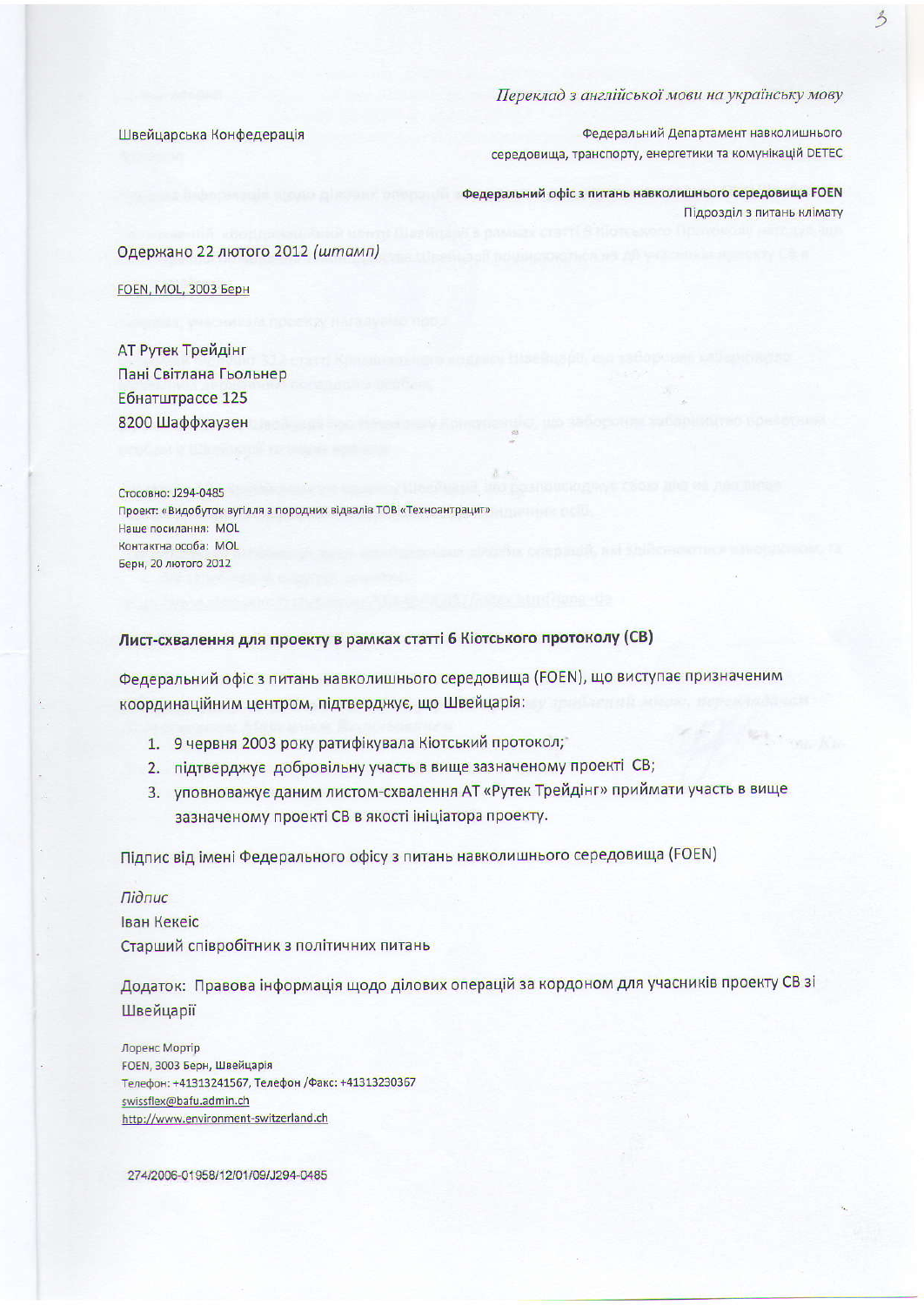### Додаток:

Правова інформація щодо ділових операцій закордоном для учасників проекту СВ зі Швейцарії

Призначений координаційний центр Швейцарії в рамках статті 6 Кіотського Протоколу нагадує, що певні правові положення законодавства Швейцарії поширюються на дії учасників проекту СВ в інших країнах.

Зокрема, учасникам проекту нагадуємо про:

(і) сьомий підпункт 322 статті Кримінального кодексу Швейцарії, що забороняє хабарництво іноземним державним посадовим особам;

(ii) статтю 4а Акту Швейцарії про Незаконну Конкуренцію, що забороняє хабарництво приватним особам в Швейцарії та інших країнах;

(iii) статтю 102 Кримінального кодексу Швейцарії, що розповсюджує свою дію на два вище зазначених правопорушення по відношенню до юридичних осіб.

Для подальшої інформації щодо швейцарських ділових операцій, які здійснюються закордоном, та способів запобігання корупції, дивитись: http://www.seco.admin.ch/themen/00645/00657/index.html?lang=de

Цей переклад з англійської мови на українську мову зроблений мною, перекладачем Лобачевським Максимом Васильовичем

м. Ки-